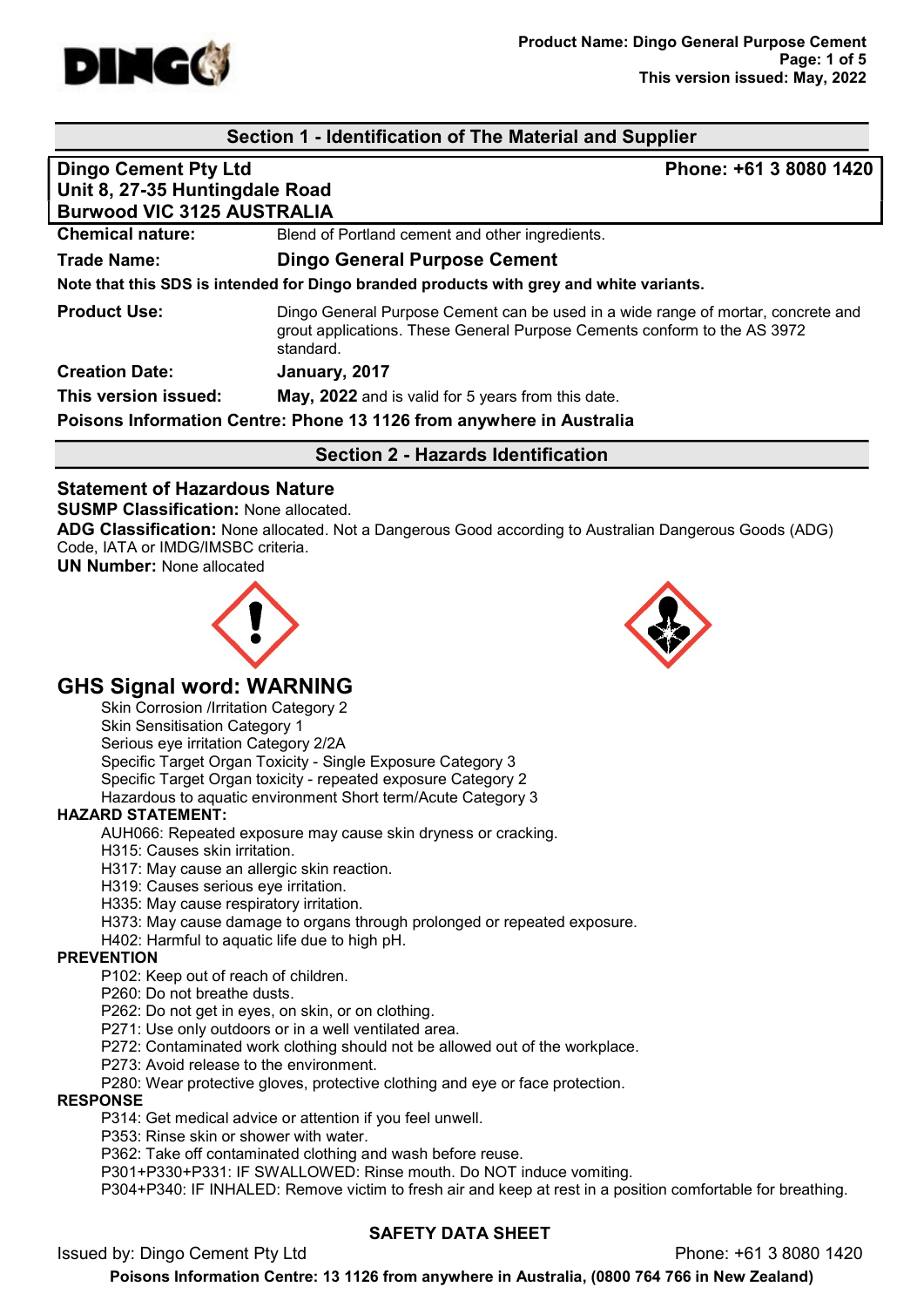

P305+P351+P338: IF IN EYES: Rinse cautiously with water for several minutes. Remove contact lenses, if present and easy to do. Continue rinsing.

P333+P313: If skin irritation or rash occurs: Get medical advice.

P337+P313: If eye irritation persists: Get medical advice.

P370+P378: Not combustible. Use extinguishing media suited to burning materials.

#### STORAGE

P403: Store in a well-ventilated place.

P405: Store locked up.

P402+P404: Store in a dry place. Store in a closed container.

DISPOSAL

P501: If they can not be recycled, dispose of contents to an approved waste disposal plant and containers to landfill (see Section 13 of this SDS).

#### Emergency Overview

**Physical Description & Colour:** Grey or white coloured powder.

Odour: No odour.

Major Health Hazards: irritating to eyes, respiratory system and skin, possible skin sensitiser, repeated exposure may cause skin dryness or cracking.

| Section 3 - Composition/Information on Ingredients |               |           |                                |         |  |
|----------------------------------------------------|---------------|-----------|--------------------------------|---------|--|
| Ingredients                                        | <b>CAS No</b> | $Conc1$ % | TWA $(mg/m^3)$ STEL $(mg/m^3)$ |         |  |
| Portland cement                                    | 65997-15-1    | >92.5     | 10                             | not set |  |
| Silica (Crystalline)                               | 14808-60-7    | <1        | 0.1                            | not set |  |
| Other non hazardous ingredients                    | secret        | to 100    | not set                        | not set |  |

This is a commercial product whose exact ratio of components may vary slightly. Minor quantities of other non hazardous ingredients are also possible.

The SWA TWA exposure value is the average airborne concentration of a particular substance when calculated over a normal 8 hour working day for a 5 day working week. The STEL (Short Term Exposure Limit) is an exposure value that may be equalled (but should not be exceeded) for no longer than 15 minutes and should not be repeated more than 4 times per day. There should be at least 60 minutes between successive exposures at the STEL. The term "peak "is used when the TWA limit, because of the rapid action of the substance, should never be exceeded, even briefly.

#### Section 4 - First Aid Measures

## General Information:

You should call The Poisons Information Centre if you feel that you may have been poisoned, burned or irritated by this product. The number is 13 1126 from anywhere in Australia (0800 764 766 in New Zealand) and is available at all times. Have this SDS with you when you call.

Inhalation: If irritation occurs, contact a Poisons Information Centre, or call a doctor. Remove source of contamination or move victim to fresh air. If breathing is difficult, oxygen may be beneficial if administered by trained personnel, preferably on a doctor's advice. In severe cases, symptoms of pulmonary oedema can be delayed up to 48 hours after exposure.

**Skin Contact:** Quickly and gently brush away excess particles. Wash gently and thoroughly with warm water (use non-abrasive soap if necessary) for 10-20 minutes or until product is removed. Under running water, remove contaminated clothing, shoes and leather goods (e.g. watchbands and belts) and completely decontaminate them before reuse or discard. If irritation persists, repeat flushing and seek medical attention.

Eye Contact: Quickly and gently brush particles from eyes. Immediately flush the contaminated eye(s) with lukewarm, gently flowing water for 15 minutes or until the product is removed, while holding the eyelid(s) open. Take care not to rinse contaminated water into the unaffected eye or onto the face. Obtain medical attention immediately. Take special care if exposed person is wearing contact lenses.

Ingestion: If swallowed, do NOT induce vomiting. Wash mouth with water and contact a Poisons Information Centre, or call a doctor.

# Section 5 - Fire Fighting Measures

Fire and Explosion Hazards: The major hazard in fires is usually inhalation of heated and toxic or oxygen deficient (or both), fire gases. There is no risk of an explosion from this product under normal circumstances if it is involved in a fire.

No fire decomposition products are expected from this product at temperatures normally achieved in a fire. **Extinguishing Media:** Not combustible. Use extinguishing media suited to burning materials.

**Fire Fighting:** If a significant quantity of this product is involved in a fire, call the fire brigade.

#### SAFETY DATA SHEET

Issued by: Dingo Cement Pty Ltd Phone: +61 3 8080 1420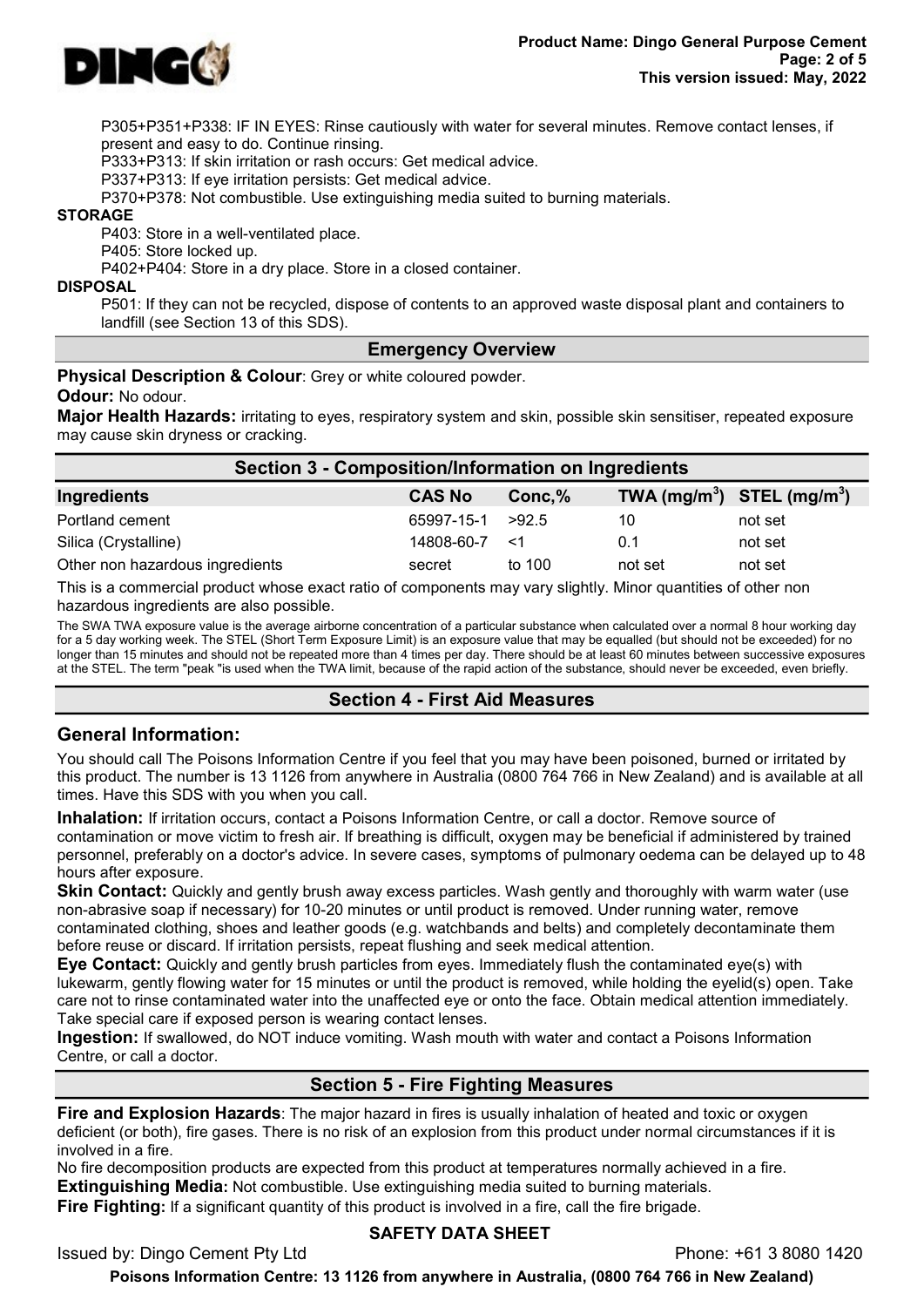

Flammability Class: Does not burn.

### Section 6 - Accidental Release Measures

Accidental release: In the event of a major spill, prevent spillage from entering drains or water courses. Wear full protective clothing including eye/face protection. All skin areas should be covered. See below under Personal Protection regarding Australian Standards relating to personal protective equipment. Suitable materials for protective clothing include no specific manufacturer recommendations. Use impermeable gloves with care. Eye/face protective equipment should comprise as a minimum, protective goggles. If there is a significant chance that dusts are likely to build up in cleanup area, we recommend that you use a suitable dust mask.

Stop leak if safe to do so, and contain spill. Sweep up and shovel or collect recoverable product into labelled containers for recycling or salvage, and dispose of promptly. Consider vacuuming if appropriate. Recycle containers wherever possible after careful cleaning. After spills, wash area preventing runoff from entering drains. If a significant quantity of material enters drains, advise emergency services. This material may be suitable for approved landfill. Ensure legality of disposal by consulting regulations prior to disposal. Thoroughly launder protective clothing before storage or re-use. Advise laundry of nature of contamination when sending contaminated clothing to laundry.

## Section 7 - Handling and Storage

Handling: Keep exposure to this product to a minimum, and minimise the quantities kept in work areas. Check Section 8 of this SDS for details of personal protective measures, and make sure that those measures are followed. The measures detailed below under "Storage" should be followed during handling in order to minimise risks to persons using the product in the workplace. Also, avoid contact or contamination of product with incompatible materials listed in Section 10.

Storage: Make sure that containers of this product are kept tightly closed. Keep containers dry and away from water. Make sure that the product does not come into contact with substances listed under "Incompatibilities" in Section 10. Check packaging - there may be further storage instructions on the label.

## Section 8 - Exposure Controls and Personal Protection

The following Australian Standards will provide general advice regarding safety clothing and equipment: Respiratory equipment: AS/NZS 1715, Protective Gloves: AS 2161, Occupational Protective Clothing: AS/NZS 4501 set 2008, Industrial Eye Protection: AS1336 and AS/NZS 1337, Occupational Protective Footwear: AS/NZS2210.

| <b>SWA Exposure Limits</b> | TWA (mg/m <sup>3</sup> ) | STEL $(mg/m3)$ |
|----------------------------|--------------------------|----------------|
| Portland cement            |                          | not set        |
| Silica (Crystalline)       | በ 1                      | not set        |

No special equipment is usually needed when occasionally handling small quantities. The following instructions are for bulk handling or where regular exposure in an occupational setting occurs without proper containment systems. Ventilation: This product should only be used in a well ventilated area. If natural ventilation is inadequate, use of a fan is suggested.

Eye Protection: Protective glasses or goggles should be worn when this product is being used. Failure to protect your eyes may cause them harm. Emergency eye wash facilities are also recommended in an area close to where this product is being used.

**Skin Protection:** If you believe you may have a sensitisation to this product or any of its declared ingredients, you should prevent skin contact by wearing impervious gloves, clothes and, preferably, apron. Make sure that all skin areas are covered. See below for suitable material types.

**Protective Material Types:** There is no specific recommendation for any particular protective material type. Respirator: If there is a significant chance that dusts are likely to build up in the area where this product is being used, we recommend that you use a suitable dust mask.

Eyebaths or eyewash stations and safety deluge showers should, if practical, be provided near to where this product is being handled commercially.

#### Section 9 - Physical and Chemical Properties:

| Physical Description & colour: Grey or white coloured powder. |                                 |
|---------------------------------------------------------------|---------------------------------|
| Odour:                                                        | No odour.                       |
| <b>Boiling Point:</b>                                         | Not available.                  |
| Flash point:                                                  | Does not burn.                  |
| <b>Upper Flammability Limit:</b>                              | Does not burn.                  |
| <b>Lower Flammability Limit:</b>                              | Does not burn.                  |
| <b>Autoignition temperature:</b>                              | Not applicable - does not burn. |

## SAFETY DATA SHEET

Issued by: Dingo Cement Pty Ltd Phone: +61 3 8080 1420

Poisons Information Centre: 13 1126 from anywhere in Australia, (0800 764 766 in New Zealand)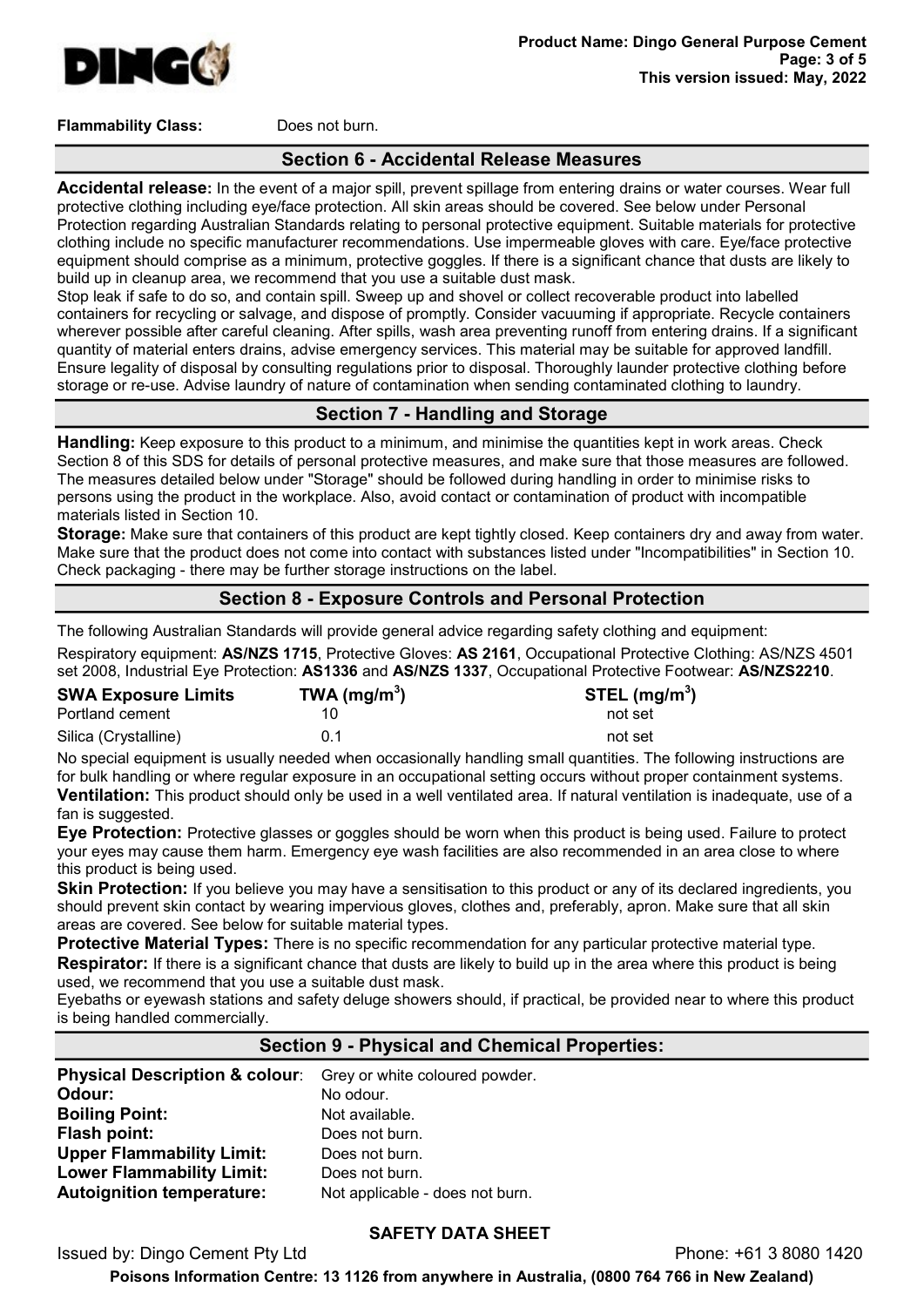

| <b>Freezing/Melting Point:</b>       | $>1200^{\circ}$ C                               |
|--------------------------------------|-------------------------------------------------|
| <b>Volatiles:</b>                    | No data.                                        |
| <b>Vapour Pressure:</b>              | Nil at normal ambient temperatures.             |
| <b>Vapour Density:</b>               | Not applicable.                                 |
| <b>Specific Gravity:</b>             | No data.                                        |
| <b>Water Solubility:</b>             | Forms slurry which sets or hardens on standing. |
| pH:                                  | About 12                                        |
| <b>Volatility:</b>                   | Nil at normal ambient temperatures.             |
| <b>Odour Threshold:</b>              | No data.                                        |
| <b>Evaporation Rate:</b>             | Not applicable.                                 |
| <b>Coeff Oil/water Distribution:</b> | No data                                         |
| <b>Particle Characteristics:</b>     | Powder.                                         |
| <b>Autoignition temp:</b>            | Not applicable - does not burn.                 |

# Section 10 - Stability and Reactivity

**Reactivity:** This product is unlikely to react or decompose under normal storage conditions. However, if you have any doubts, contact the supplier for advice on shelf life properties.

Conditions to Avoid: Keep containers tightly closed. Containers should be kept dry.

Incompatibilities: water, acids, zinc, tin, aluminium and their alloys.

Fire Decomposition: No significant quantities of decomposition products are expected at temperatures normally achieved in a fire. Silicon compounds.

**Polymerisation:** This product will not undergo polymerisation reactions.

## Section 11 - Toxicological Information

# Local Effects:

**Target Organs:** There is no data to hand indicating any particular target organs.

## Classification of Hazardous Ingredients

**Ingredient Health Hazard Statement Codes** 

No ingredient mentioned in the HCIS Database is present in this product at hazardous concentrations. Depending on the type of handling and use (e.g. grinding, drying, mix, load, unload), airborne respirable crystalline silica (quartz - cristobalite) may be generated. Prolonged and/or massive inhalation of respirable crystalline silica dust may cause lung fibrosis, commonly referred to as silicosis. Principal symptoms of silicosis are cough and breathlessness. Occupational exposure to respirable crystalline silica dust should be monitored and controlled. This product should be handled with care to avoid dust generation.

# Potential Health Effects

## Inhalation:

Short Term Exposure: This product is an inhalation irritant. Symptoms may include headache, irritation of nose and throat and increased secretion of mucous in the nose and throat. Other symptoms may also become evident, but they should disappear after exposure has ceased if treatment is prompt.

Long Term Exposure: No data for health effects associated with long term inhalation.

## Skin Contact:

Short Term Exposure: Classified as a potential sensitiser by skin contact. Exposure to a skin sensitiser, once sensitisation has occurred, may manifest itself as skin rash or inflammation, and in some individuals this reaction can be severe. In addition product is a skin irritant. Symptoms may include itchiness and reddening of contacted skin. Other symptoms may also become evident, but all should disappear once exposure has ceased.

Long Term Exposure: Repeated exposure may cause skin dryness or cracking.

# Eye Contact:

Short Term Exposure: This product is an eye irritant. Symptoms may include stinging and reddening of eyes and watering which may become copious. Other symptoms may also become evident. If exposure is brief, symptoms should disappear once exposure has ceased. However, lengthy exposure or delayed treatment may cause permanent damage.

Long Term Exposure: No data for health effects associated with long term eye exposure.

#### Ingestion:

## SAFETY DATA SHEET

Issued by: Dingo Cement Pty Ltd Phone: +61 3 8080 1420